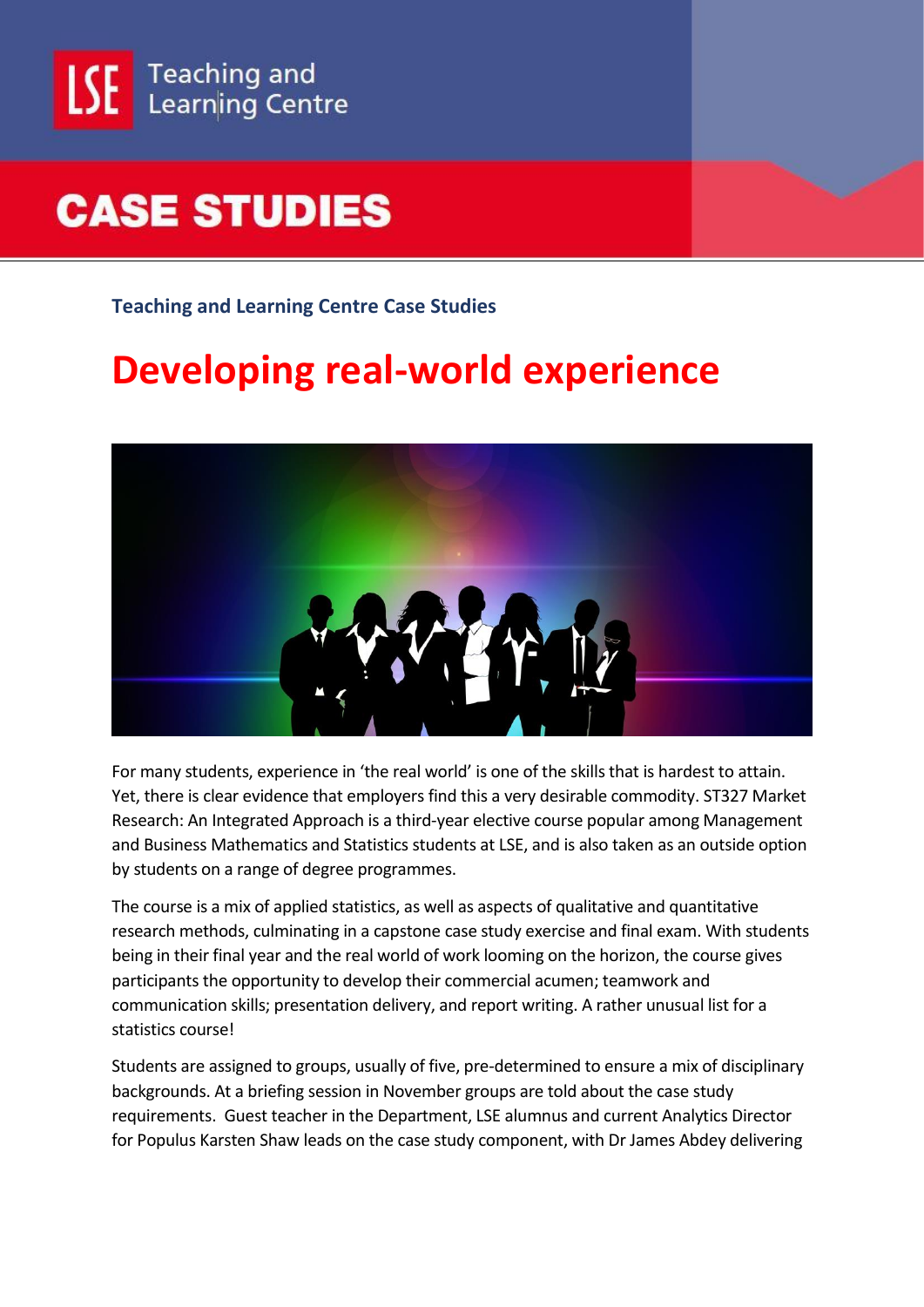## **CASE STUDIES**

the lectures and setting the exam. Karsten's 20+ years of experience in market research brings authentic real-world expertise to the exercise.

Groups act as a market research agency, delivering a 20-minute presentation as if being delivered to the 'client'. This begins with choosing a client and generating a research brief to which the group, as the market research agency, will respond. Throughout there is an emphasis on real-world applicability and relevance, hence each group must think of up to five business, organisational or strategic objectives - for example, market demand for a new product; concerns about reputational damage, or disruption within the industry. In addition, up to five research aims are required. These form specific goals which a market research project would help address.

Groups are free to choose their 'client', although to sustain realism they are asked to select a real company or organisation such as a retailer, manufacturer, media agency, government department, charity or social media company. Recent examples have included companies such as Apple, British Airways, Harrods, Nespresso, Tesla, Transport for London, and even the NHS. To allow maximum flexibility, groups are free to make any assumptions - as long as they are realistic and reasonable!

Having completed the research brief, groups embark on a period of fieldwork in order to collect some primary data as part of a pilot sample. This could be through face-to-face interviews, focus groups, or other relevant techniques. Results from this exploratory research are then fed into their questionnaire design upon which their (hypothetical) large-scale survey will be based, along with proposed multivariate analytical techniques which could then be applied. Throughout all this, students are encouraged to stay aware of the commercial value of any research findings and insights.

The group work concludes over two evenings of presentations late in Lent term where groups present in front of their peers. Each group taking turns to act as the client for a presenting group, leading a five-minute question and answer section following each presentation. As with any group work, free-riding can occur. So, it is recommended that group members clearly demarcate and divide up tasks equally. The effective distribution of responsibilities across the group is one of the transferable skills the task hopes to develop.

Having run for several years now, the case study is a key component of the course, allowing students to put into practice what they learn in lectures. Graduates will certainly have to work in groups in the workplace, so managing different personalities and work ethics is an invaluable soft skill and one the case study seeks to build. Not only is this exciting course valuable in